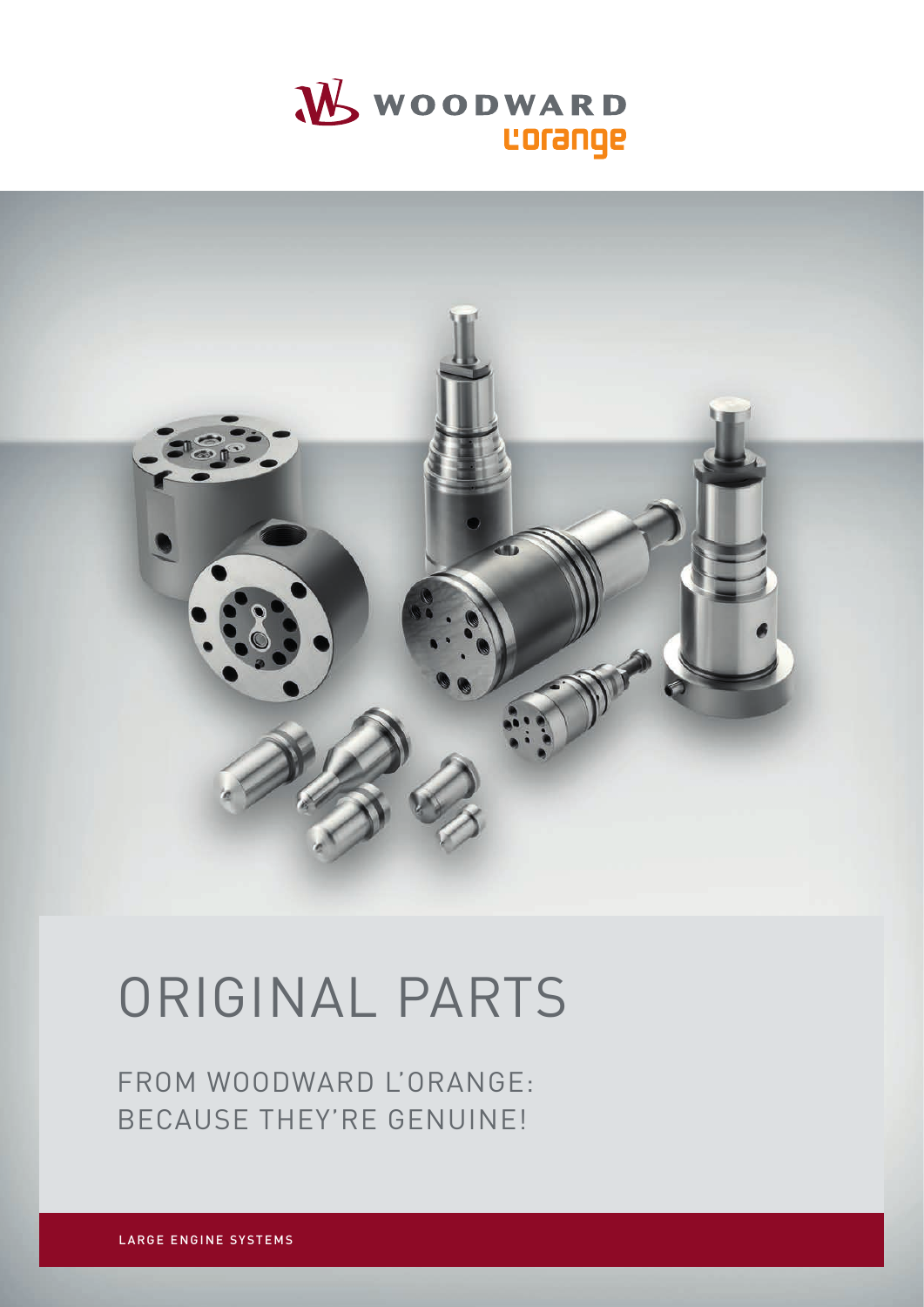ORIGINAL PARTS

## YOUR FIRST DECISION WAS THE RIGHT ONE. YOUR SECOND ONE SHOULD BE TOO: SPARE PARTS ONLY FROM THE MARKET LEADER

DE SIGNED, DE VELOPED AND TESTED IN-HOUSE IN A STRINGENT DEVELOPMENT PROGRAM - WITH PROVEN FUNCTIONALITY WHEN DELIVERED TO THE CUSTOMER.

- Original parts from the manufacturer
- **Made in Germany**
- Directly from the leader in innovation and technology
- Best product quality
- Outstanding price-performance
- Manufacturing and applications experience
- **Worldwide presence for spare part supply**
- An exceptionally well trained service team
- 
- 

#### WHY YOU SHOULD ALSO INSIST ON THE ORIGINALS – KEY BENEFITS AT A GLANCE:

Worldwide sales through trade partners for quick availability

If you decide on engines with injection systems from Woodward L'Orange, it's with good reason. You benefit from state-of-the-art technology featuring innovations targeted to reduced consumption and emissions, increased service life and low noise emissions. Decades of experience and ongoing pioneering achievements have made us the market leader for injection systems in the large engine sector.

All our components and parts are developed to ensure optimized consumption and emissions, as well as a long

SEALING AND SPARE PARTS SETS



service life. Users worldwide have come to greatly appreciate this key benefit – a result of outstanding German engineering and craftsmanship. This is why they insist on our technology in their requirement specifications, when committing to our partners' engines over the long term. Efficiency-oriented deployment in all off-highway applications, such as shipping, power plants, rail and specialpurpose vehicles, call for components that can withstand the most rigorous demands. And especially, to avoid downtimes and unnecessary delays, while guaranteeing maximum long-term performance.

### WHEN IT COMES TO SPARE PARTS, OUR CUSTOMERS PREFER THE ORIGINALS

It's no wonder that our customers aren't ready to compromise when they insist on original spare parts. Only genuine, high-tech spare parts promise the same performance and durability original parts do – after all they are one and the same. We produce all systems and spare parts in a single high quality – independently from their use. In fact, it is not known during production whether a component will be delivered to an engine manufacturer or our spare parts

distributor. All our customers are guaranteed worldwide spare part supply with original parts for injection systems used in large diesel engines. The quality and performance benefits – along with overall exceptional value – rank among the reasons why engine users trade in components from third-party suppliers for replacement parts from Woodward L'Orange.